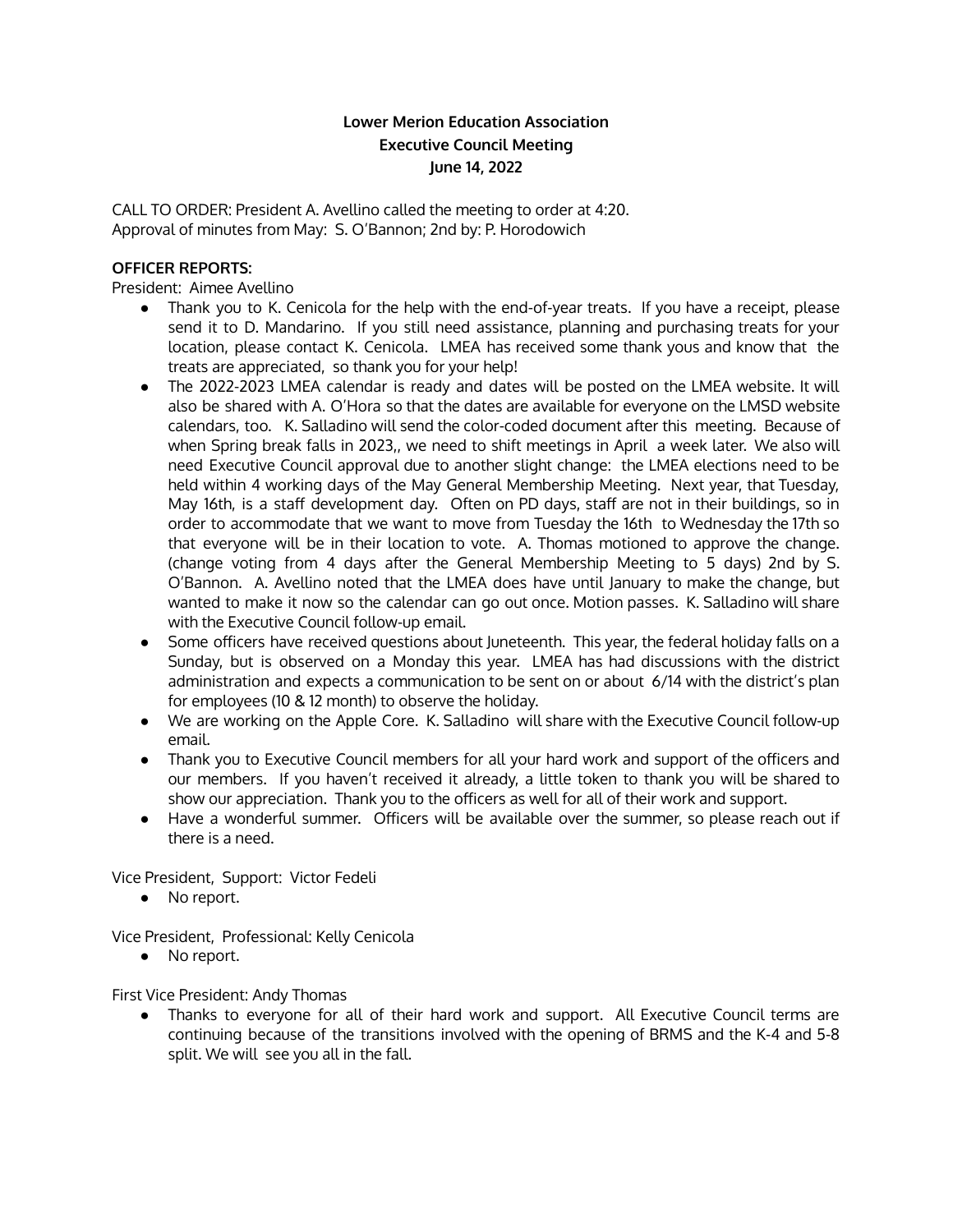Secretary, Support: Lisa McDevitt

● No report.

Secretary, Professional: Karen Salladino

• No report.

Treasurer: Darlene Mandarino

● Approval of Treasurer's report requested by D. Mandarino; 2nd by: K. Cenicola

### **COMMITTEE REPORTS:**

Outreach: Andria Johnson

● No report, other than looking for suggestions to increase outreach and community involvement.

Constitution:

● No report.

Elections: Kelly Cenicola

● No report, just a reminder about elections in the fall.

CNC: Larry Giaquinto & Tom Ricker

● No report. No June meeting.

Financial Advisory Committee: Aimee Avellino

● No report.

Health and Safety: Aimee Avellino, Larry Giaquinto

● No report. The next meeting is on Thursday and will continue to meet over the summer.

Legislation:

● No report.

Minority Affairs Committee: Ato Troop

● No report.

PACE: Andy Thomas

● K. Salladino will share an update to the PACE report. A. Thomas shared information from a recent Philly [Inquirer](https://www.inquirer.com/opinion/commentary/doug-mastriano-education-plan-pennsylvania-20220612.html) piece. If Doug Mastriano is the next governor of Pennsylvania, education is in jeopardy. Doug Mastriano would slash per pupil spending from \$19,000 (average) to \$9,000 which is about what Mississippi spends per pupil, Mississippi is often criticized and ranked low when it comes to education. Please consider voting for pro public education candidates.

PR&R: Victor Fedeli, Andy Thomas

● Report hasn't changed. Arbitration on 6/28. Hoping that will conclude with good results.

Social: Lisa McDevitt, Aimee Avellino

• The LMEA Retirement Dinner was held on 6/2. 20/21/22 retirees were honored. It was a lovely evening to honor retirees, thanks to L. McDevitt. Anyone who is new to the retiree list will be added to next year's event.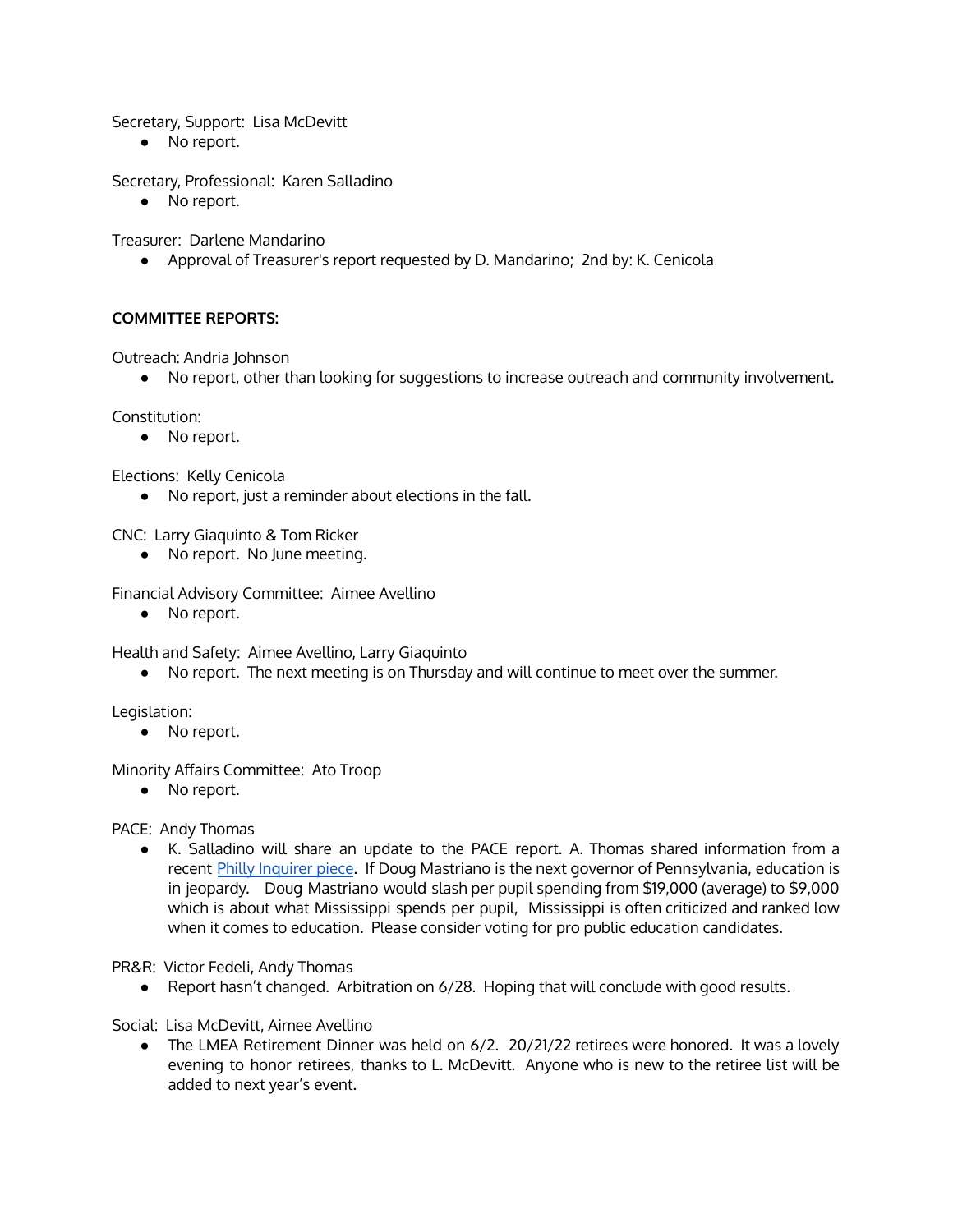Special Services: Aimee Avellino

● No report.

Sunshine: Debbie Williams

● No report, but keep D. Williams informed if something happens over the summer.

Membership: David Grumbine

● Updated reports will be shared in follow-up email from K. Salladino.

### **REPORTS OF THE AD HOC COMMITTEES:**

CARE: Jackie Gaines

● No report.

Education Foundation: Andria Johnson

● No report.

### **BUILDING AND DEPARTMENT REPORTS:**

Administration: No report.

Belmont Hills ES: No report, just thanks to officers for their work and for the treats. R. Brooks thanked V. Fedeli for his support and advice.

Cynwyd ES: Nothing Cynwyd specific, but there is a question about the lack of subs that results in classes being collapsed. Can teachers from other buildings be moved to cover classes, like maybe those at the high schools that teach seniors? S. O'Bannon & K. Cenicola shared that there are very few senior teachers, so it isn't that simple. Admin are being used and Teachers On Assignment are being used, too. Also, thanks to officers-their work is hugely appreciated.

Gladwyne ES: Thank you and no report.

Merion ES: Thank you and no report.

Penn Valley ES: No report.

Penn Wynne ES: No report.

Bala Cynwyd MS: No report.

Welsh Valley MS: Thank you and no report.

Harriton: No report.

Lower Merion HS: Thank you and no report.

Building & Grounds: No report.

Transportation: No report.

At Large Reps: No report.